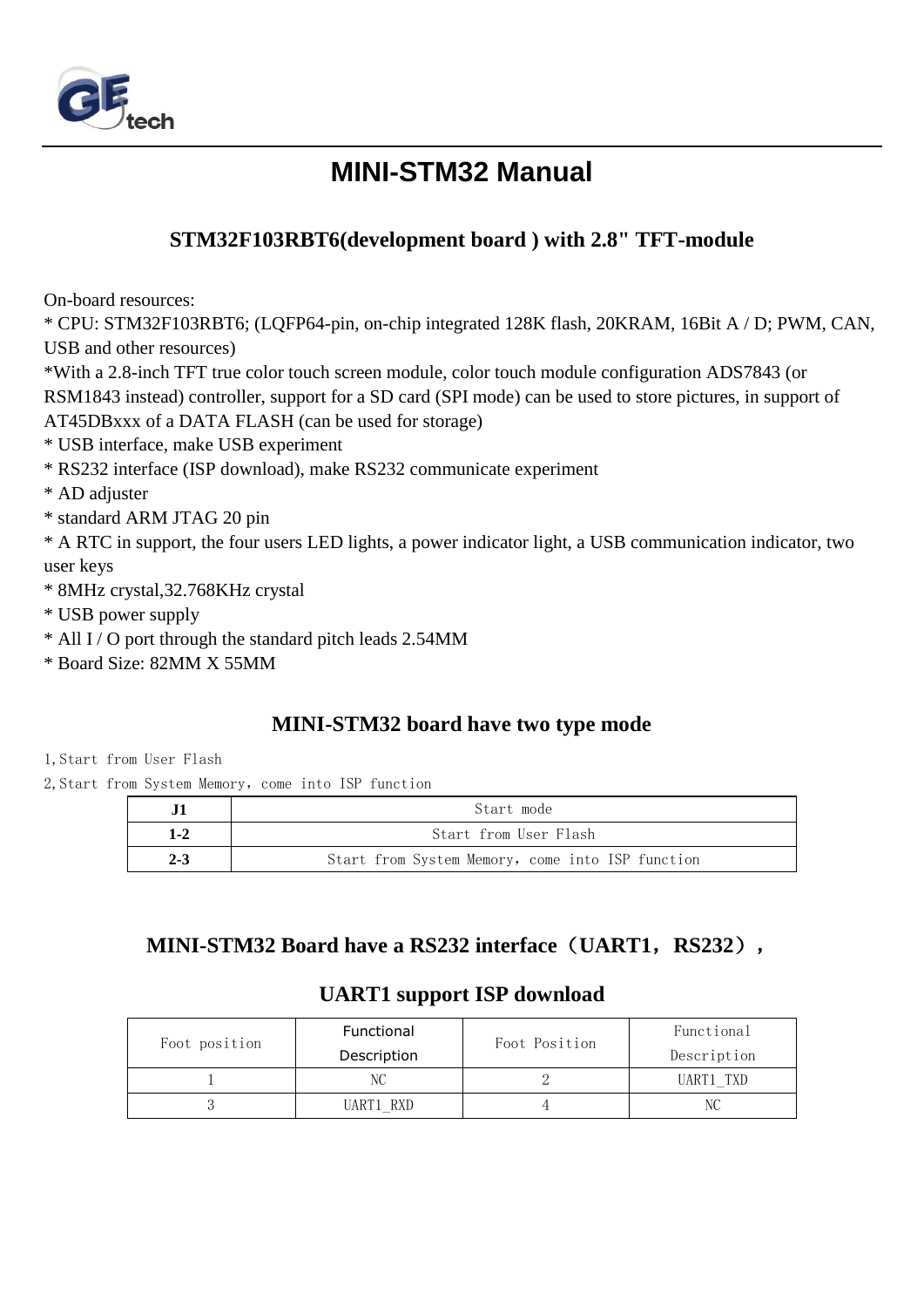

| GND | $\overline{1}$ |
|-----|----------------|
| $-$ | $-$            |
| ៸៶៶ |                |

#### **Reset Mode**

JTAG emulate input reset signal

## **MINI-STM32 Power Supply**

Used the USB cable as the Power supply, power supply current<200MA

### USB interface:

| Foot position | Functional<br>Description | Foot position | Functional<br>Description |
|---------------|---------------------------|---------------|---------------------------|
|               | DΡ                        |               | DM                        |
|               | VBUS (power)              |               |                           |

| Foot        |                               | Foot                                                                                                  |                                  |
|-------------|-------------------------------|-------------------------------------------------------------------------------------------------------|----------------------------------|
| positi      | Functional Description        | positi                                                                                                | Functional Description           |
| on          |                               | <sub>on</sub>                                                                                         |                                  |
|             |                               |                                                                                                       | USB-B interface, USB communicate |
| J1          | Boot0 jumper                  | J <sub>2</sub><br>J4<br>RS232                                                                         | and power supply                 |
|             | USB data wire,                | USB data wire,<br>DP interface jumper<br>JP2<br>TFT interface, PB, PC interface<br>(PA, PB) I0<br>JP4 |                                  |
| J3          | DM interface jumper           |                                                                                                       |                                  |
| <b>TTAG</b> | 20PIN ITAG emulate            |                                                                                                       | UART1 interface, ISP download    |
|             | TFT interface or IO interface |                                                                                                       |                                  |
| JPI         | jumper                        |                                                                                                       |                                  |
| JP3         | JTAG mode or SWD mode jumper  |                                                                                                       |                                  |

# **JP4 (PA**,**PB)IO**

| Foot     | Functional  | Foot     | Functional  |  |
|----------|-------------|----------|-------------|--|
| position | Description | position | Description |  |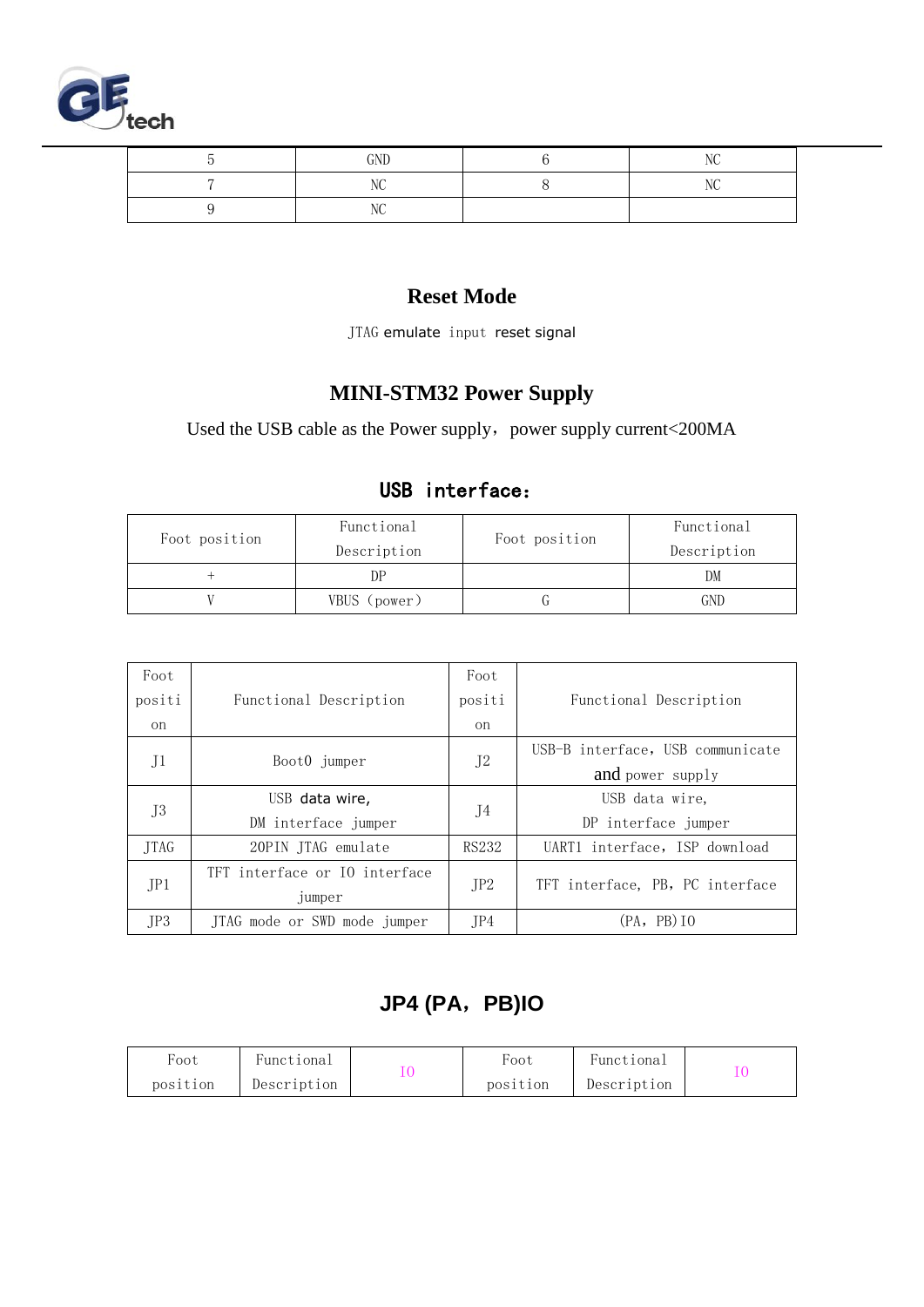

| $\mathbf 1$    | PA <sub>0</sub>  | PA <sub>0</sub> | $\overline{2}$  | PA1             | PA1             |
|----------------|------------------|-----------------|-----------------|-----------------|-----------------|
| 3              | PA <sub>2</sub>  | PA <sub>2</sub> | $\overline{4}$  | PA <sub>3</sub> | PA <sub>3</sub> |
| 5              | PA4              | PA4             | $6\phantom{1}6$ | PA <sub>5</sub> | PA <sub>5</sub> |
| $\overline{7}$ | PA <sub>6</sub>  | PA <sub>6</sub> | 8               | PA7             | PA7             |
| 9              | PA8              | PA8             | 10              | PA <sub>9</sub> | PA9             |
| 11             | <b>PA10</b>      | <b>PA10</b>     | 12              | <b>PA11</b>     | <b>PA11</b>     |
| 13             | <b>PA12</b>      | <b>PA12</b>     | 14              | <b>PA13</b>     | <b>PA13</b>     |
| 15             | <b>PA14</b>      | <b>PA14</b>     | 16              | <b>PA15</b>     | <b>PA15</b>     |
| 17             | P <sub>B</sub> O | PB <sub>0</sub> | 18              | PB1             | PB1             |
| 19             | PB <sub>2</sub>  | PB <sub>2</sub> | 20              | PB <sub>3</sub> | PB <sub>3</sub> |
| 21             | PB4              | PB4             | 22              | PB <sub>5</sub> | PB <sub>5</sub> |
| 23             | PB <sub>6</sub>  | PB <sub>6</sub> | 24              | PB7             | PB7             |
| 25             | <b>3V3</b>       | 电源              | 26              | <b>GND</b>      | 地               |

## **JTAG CN1**

| Figure 10. JTAG debugging connector CN9 (top view) |  |  |
|----------------------------------------------------|--|--|
|----------------------------------------------------|--|--|